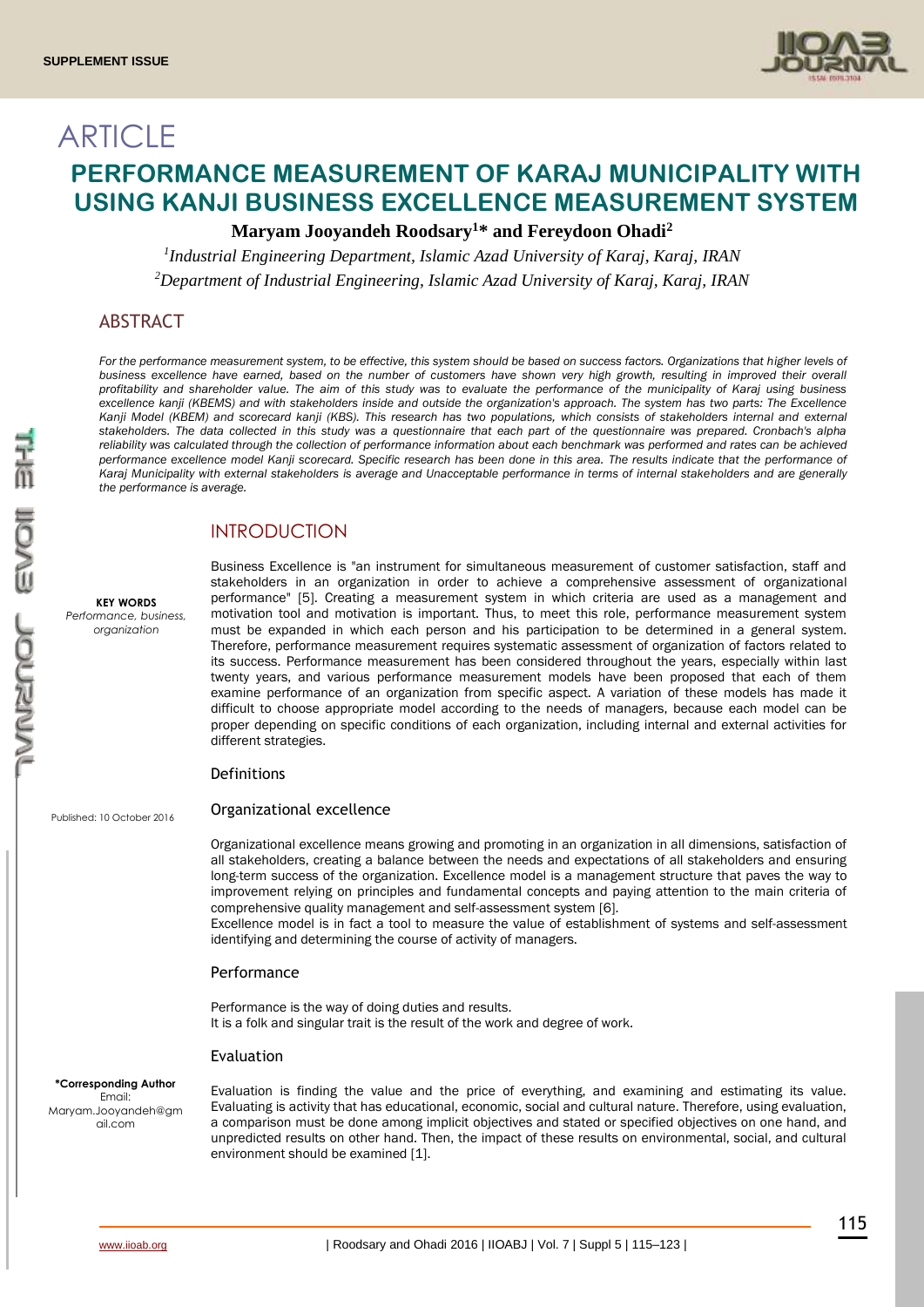

#### Performance assessment

Comprehensive measurement of performance process using terms such as efficiency, effectiveness, significance, empowerment, accountability within the framework of the principles and concepts for the realization of the goals and tasks of the organization, structure, plan and long-term development of the organization is called as organization performance assessment [1] Performance assessment at organizational dimension is usually synonymous with effectiveness of activities. Effectiveness means value of achieving the goals and programs with feature of efficiency of activities [2]

2004). at the dimension of way of using resources, performance assessment is stated in terms of efficiency indicators. If we consider efficiency as ratio of input to output in the simplest definition, performance assessment system in fact measures the efficiency of management decisions on optimal use of resources and facilities [3]. Performance assessment is a process measuring, valuing, and making judgment on performance during specified period [1]. Performance assessment is measuring performance through comparing the existing situation with optimal situation based on pre-specified indices having their own features [3]. In general, performance assessment system is the process of measuring and comparing the degree and way of achieving optimal situation with specified criteria and attitude in the specified and determined range and area, with specified indices at specified period in order to review, revise and improve continuously [3].

#### Pyramid model of Kanji

Kanji's Business Excellence measurement system structure depends highly on critical success factors, including a limited number of factors that if they results are successful, the success of organization will be guaranteed [7]. As kanji believes "there are areas of the organization that if the organization wants to achieve success, they must work well [6]. Kanji has considered critical success factors in his pyramid model and summit of pyramid is organizational excellence, as he believes.

# Kanji's Business Excellence Measurement System (KBEMS)

According to its general principles and central concepts, 2 structure have been introduced for this model (Kanji, 1998).

1. Kanji's Business Excellence Model (KBEM) [5] 2. Kanji's Business Scorecard (KBS) [6]

The role of Kanji's Business Excellence Model (KBEM) is to measure organizational performance in terms of internal stakeholders, while Kanji's Business Scorecard (KBS) measure it from external stakeholder's perspective. Finally, by integrating internal and external scores, excellence Index of organization performance is calculated finally provides overall organization outcome.

Measuring by Kanji's Business Excellence Measurement system includes two parts of (A) and (B) which are respectively used to assess internal and external stakeholders. Excellence Performance (A) related to (KBEM) and Performance Excellence (B) related to (KBS). Leadership is the most important component in part (A). It means that leaders are the most important factor improving quality and business excellence and their behavior and attitude leads to other part improvement (A). Leaders' attempt should consider four principles, including satisfying customers, management based on reality, management relying on staff, and continuous improvement.

Part (B) includes kanji's Business Scorecard that is consistent with components discussed in various external stakeholders' evaluation such as customers, suppliers, government and so on. In this part, organizational values are starting point for process excellence, organizational learning, and satisfying stakeholders. Effective management of critical success factors leads to defining performance excellence index in part (B). Parts (A) and (B) should be used simultaneously to provide a single and complementary perspective of organizational performance.

#### To compare Business Excellence models of KBEM and EFQM

Foundation Quality Management Model is currently used in many countries, and Balanced Scorecard model also takes into consideration the financial dimension of performance and it becomes prevalent. However, Kanji's Business Excellence Measurement Model has advantage over these methods since it has two parts that one is Kanji's Business Excellence Model seeking to performance excellence within organization and one part of Kanji's Scorecard Model aims to performance out of organization, therefore, it can be said that it is combination of two mentioned models, with different structures.

Business Excellence Model was developed to achieve superior performance in the continuous development of organization. As a result, the foundation of this model should be adjusted based on critical success factors. This means that in areas where results are satisfactory, successful competitive performance will be guaranteed for the organization. What is clear that literature used in business excellence model of kanji is consistent with key elements of total quality management (TQM).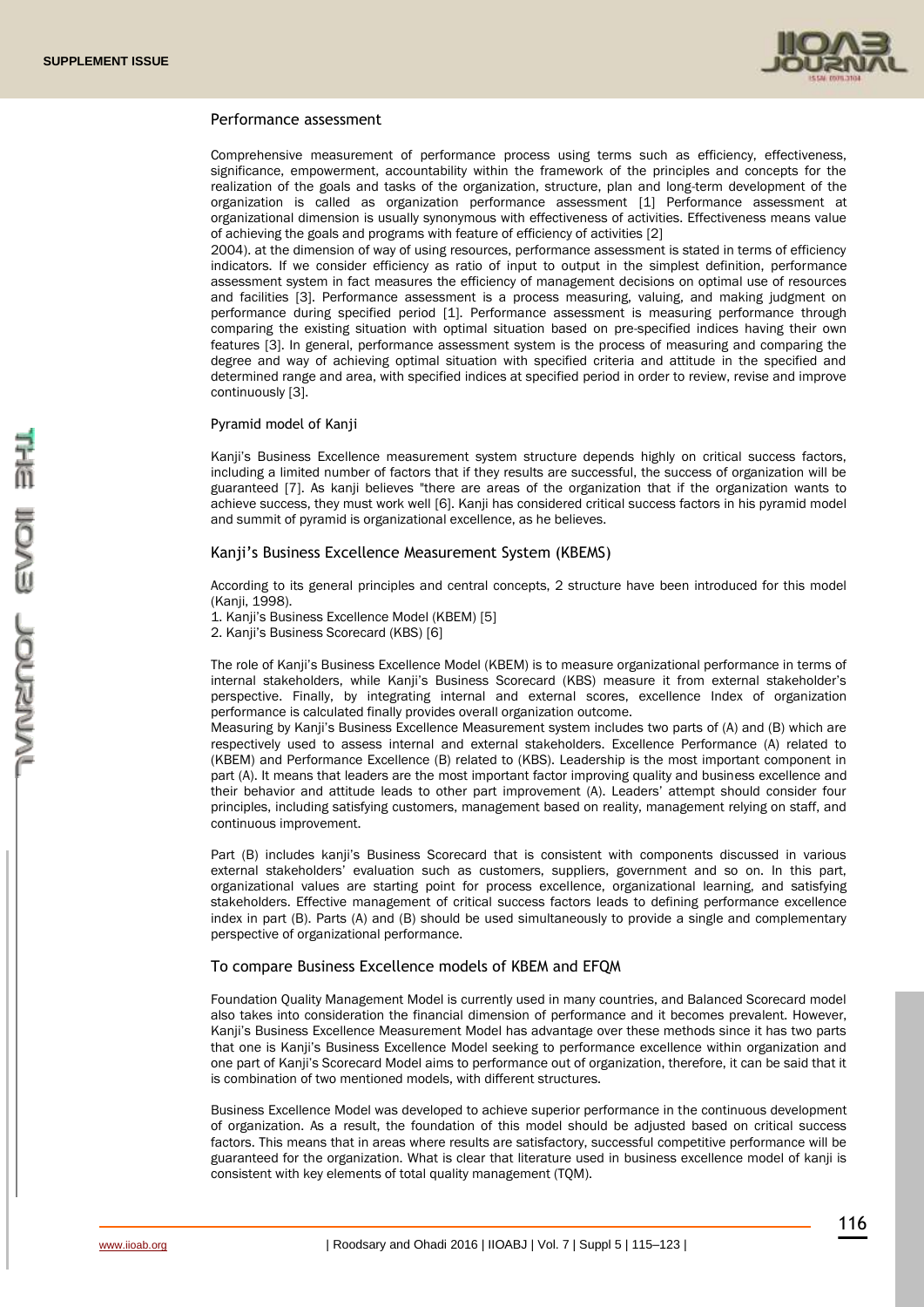

There are many similarities between business excellence models. In all of them, leadership has been introduced as the most important and key factor affecting organization and all of them emphasizes on human resources management, process management, and continuous learning and training. Kanji's model advantage over Malcolm Baldrige' model is that it considers customer satisfaction and paying special attention on continuous improvement culture. Kanji's model includes principles such as "prevention" and "teamwork" that have not been dealt with sufficiently in the European foundation for quality management. Another difference of this model with the European Foundation of Quality Management model is that it has not separated results from enablers and it is due to different structure of this model following kanji's pyramid model. Table below compares two models.

According to logic that Kanji's Business Excellence Measurement system follows, the final score of internal performance excellence measured by KBEM and external performance measured by KBS are obtained and final score of Kanji's system is placed in 1000 scores scale, multiplied in 10. By obtaining final score of Kanji's Business Excellence Measurement System, the organization performance score is determined. Kanji's model is a structural model, therefore, score of each criterion is reflected in indicators of assessment used to measure it, but also it should be calculated in degree of effort made for different paths to achieve it. As a result, if need to compare scores network exists in these two model, we should be careful that each of European Foundation of Quality Criteria must be adapted and matched with more than one dimension of Kanji's model dimensions [4].

# MATERIALS AND METHODS

The research is applied in terms of goal and it is descriptive (a case study) in terms of data collection. The study was conducted in "Organization of Karaj municipality". The population of study consists of a set of individuals or units that have at least one common trait. In any research, the population is selected as researcher want to study trait of its units (Khaki, 2004). As Kanji's business excellence system studies two internal and external organization views, this study has two populations.

#### The population of internal stakeholders

This population actually consists of specialists, managers, and staff of Karaj Municipality organization (headquarters).

## The population of external stakeholders

This population of external stakeholders consists of Fire Organization, Beautification Organization, Sport and Cultural Organization, and IT and Communication Organization.

In the present study, simple random sampling was used and questionnaire was also used as one of the most common tools in survey studies.

The questionnaire used in this study is same standard questionnaire measuring business excellence that Kanji has referred to it in his measurement book (Kanji, 2002). It worth to note that as Karaj municipality Organization is an organization that its output is services not product, so focus of questions is on services. The questionnaires used in this study are as follows:

1. Questionnaire (1) relating to questions of performance assessment from internal organization perspective

2. Questionnaire (2) relating to questions of performance assessment from external organization perspective

Questionnaires were developed based on five-point Likert including responses of excellent, good, moderate, weak or very weak, respectively, and their scores are 1 to 5. Each of participants selected options based on his awareness of each question.

#### Data analysis

After collecting information of questionnaires from this organization, responses were given to Excel Software and its accuracy was examined. Then, information was given to SPSS Software and normality of data was tested and they were analyzed.

# To measure kanji's business excellence measurement system

Kanji's business excellence measurement consists of two parts (A) and (B) used respectively to assess the performance of internal and external stakeholders. Part (A) exactly matches with Kanji's business excellence model (KBEM) (Kanji, 1998). Leadership is the major component (A), in the sense that most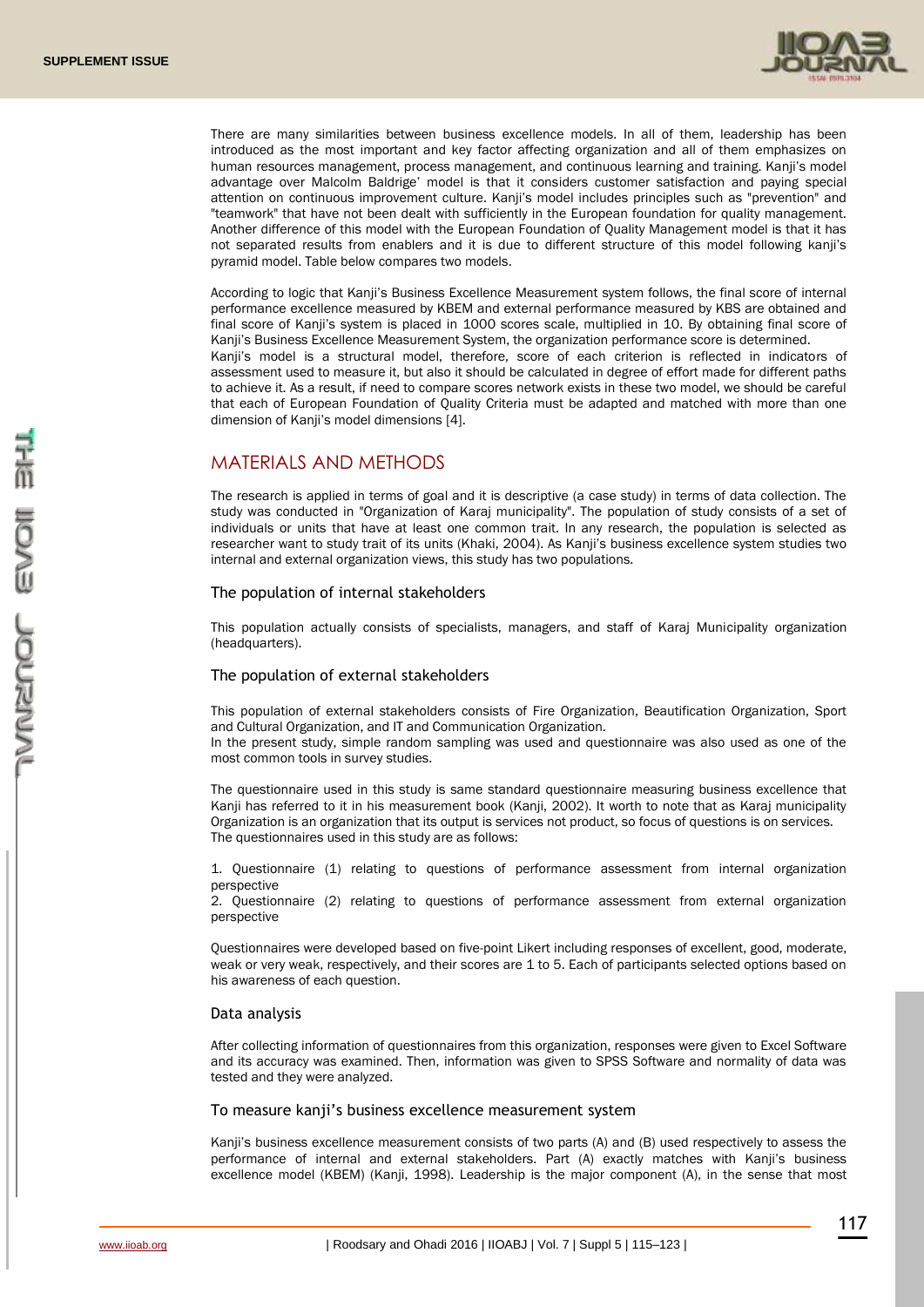

important factor to improve quality and business excellence. To measure the performance, organization's objectives must be determined for the specified period firstly. On the one hand, as performance evaluation from the perspective of internal stakeholders is considered by this model (Kanji, 1998). Organization performance is measured through questionnaires and by interviewing stakeholders. To do this, five-point Likert questionnaire was used. The questionnaire used for this section was written by kanji.

At the end, scores that respondents give for organization performance are collected and their mean is calculated for each criterion of KBEM. In addition, obtained score in this part for each criterion is mean of scores that respondents have given for related questions. Kanji's Business Excellence Model finally gives the internal organization score with 100 scores scale. Kanji's Business Scorecard was used to analyze the different stakeholders, so different n score is obtained for Part (B) using Formula 1.

It should be noted that as this study investigated only 4 groups of stakeholders outside the organization, so in the formula 1, n = 4. Finally, in this study, external organization score will be number with 100 scores. As stressed before, critical success factors (with performance generators) constitute basis and foundation of Kanji's model in two parts. Among these differences, it is only possible that differences to be seen only at the level of details and degree of focus to reflect the priorities, needs and skills of different stakeholders. It is essential to note that parts (A) and (B) should be applied simultaneously so that a single and complementary perspective of organizational performance to be provided. Each of criteria making up the system can be examined in detail [8].

Finally, final index of organizational business excellence is achieved that is particular to simple mean of final scores of Part A and B of Kanji's Business Excellence Measurement System calculated according to the formula 2.

Performance Excellence Index: PEI Performance Excellence of Part A: PEA Performance Excellence of Part B: PEB

#### To measure reliability of data

To measure normality of data, Kolmogorov - Smirnov was used. In the case of normal distribution of data for each question of hypothesis, that question is rejected, and it can be concluded that responses have not been given randomly by chance. Hypotheses of H0 and H are defined as follows:

H0: observations distribution follows normal distribution H1: observations distribution does not follow normal distribution

In the data analysis of each criterion, Kolmogorov - Smirnov as was used. All results are summarized in [Table 2 and 3]. The base to reject null hypothesis is that obtained number to be less than 0.025 as P-Value given by SPSS software. Therefore, when the number is higher than 0.025 for data of a criterion, it becomes clear that the null hypothesis is accepted and the data follow a normal distribution. As is can be seen from Tables 2 and 3, statistical statistic obtained for all criteria of section (KBEM) and (KBS) is more than the number 0.025. Therefore, assuming normal data for all criteria of this section is accepted.

To test all hypotheses, one sample T test was used and as goal is to compare score of each criterion with number 70, test is one domain.

## RESULTS

To measure the performance of organization using Kanji's Business Excellence Measurement System, firstly, organization performance score from the perspective of external and internal stakeholders to be obtained. Then, mean of obtained scores will be score of organization performance Kanji's Business Excellence Measurement System. To measure, organization performance based on criterion in two internal and external parts, questionnaires were set based on Likert spectrum. Options of each response included: excellent, good, moderate, weak, and very weak that scores 1 to 5 were assigned for them, respectively. Each criterion (KBEMS) has 100 scores. Therefore, these responses were multiplied in 20 after finding their mean so that obtained score to be based on 100. It should be explained that the minimum score is 5 and minimum score is 100 (KBEMS) number is 100. Therefore, number 5 was multiplied in 20 so that scores to be equivalent. As a result, scores were obtained for each criterion of organization performance in the internal and external parts and final score of organization performance was obtained using mean of scores. Results can be seen in [Table 4]. Scores are multiplied in 10 as indicated in Formula 3. As it can be seen from [Table 6], Karaj municipality performance has 545.3 scores, indicating that organization needs to be examined in terms performance. [Fig. 3] performance shows scores of internal and external organization performance scores along with final score at 1000-score scale.

Performance measurement from internal organization stakeholders' perspective-KBEM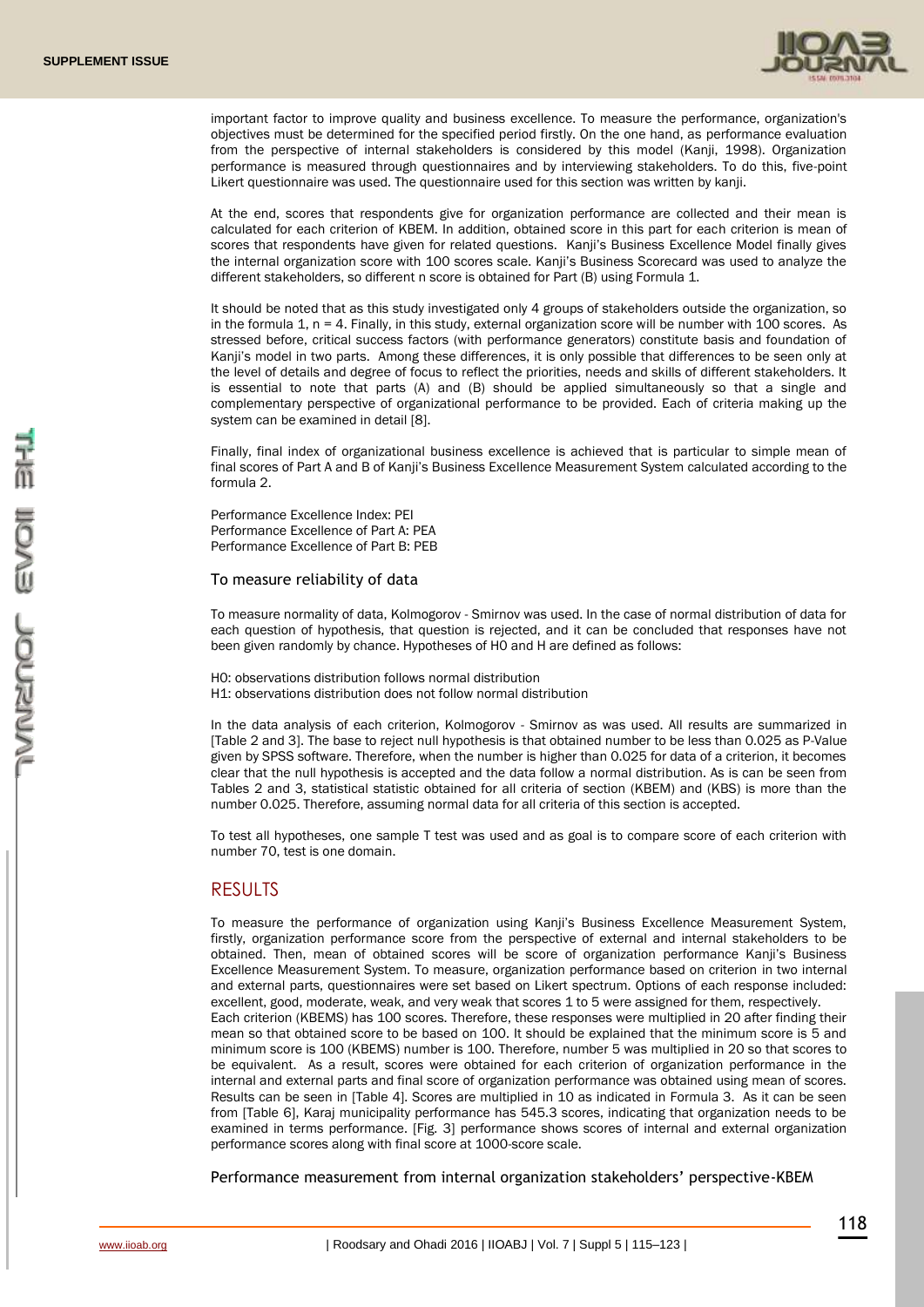

Internal organizational performance scores can be seen in [Table 5]. In addition, [Fig. 4] shows graph of these scores. Regarding scores of criteria of focus on customer, process improvement, staff performance and culture of continuous improvement must be said that as each of these criteria consist of two subcriteria, so their scores will be equal to mean of each of these scores.

#### Measuring performance from the external organizational stakeholders' perspective –KBS

For external organization part, information of questionnaire was collected using Likert spectrum and as it was mentioned before, these score were calculated that are as follows. To do this, fire department, beautification, sport and cultural, and ICT organizations were used as sample and final score for each organization was added and divided to 4 (formula 4). Additionally, score of each organization is obtained by mean of four criteria of organizational values, process excellence, organizational learning, and satisfying external stakeholders. Scores can be seen in Table 6 and graph of external organization performance scores can be seen in [Fig. 5].

To test organization final performance hypothesis-KBEMS Finally, main hypothesis was tested and it is stated as follows:

H0= Karaj Municipality has no acceptable performance H0: µ ≤700 H1= Karaj Municipality has acceptable performance H1: µ>700

Here, we examine it at the 1000-score scale. As a result, T test was conducted at 97.5% confidence level and its results are shown in [Table 7].

P-Value is 0.046 that is higher than 0.025, but score value is 545.3 that is lower than 700, Indicating performance that criteria should be examined and moderate performance

Equations<br> $B = \frac{\sum_{i=1}^{n} P_i}{n!}$  $PEI = (PEA + PEB)/2$  (2)  $PE = [(PEA + PEB)/2]^* 10$  (3) PEB = (PEB1+ PEB2 + PEB3 + PEB4) / 4 (4)

Tables and Figures

## **Table 1:** Comparing scores of EFQM and KBEM

(1)

| <b>Score</b> | <b>KBEM</b>                            | <b>EFQM</b>                  |
|--------------|----------------------------------------|------------------------------|
| 60           | Leadership (60%)                       | leadership                   |
| 10           | Customer satisfaction (10%)            |                              |
| 10           | Management based on reality (10%)      |                              |
| 10           | Staff-based management (10%)           |                              |
| 10           | Continuous improvement (10%)           |                              |
| 100          |                                        |                              |
| 30           | Leadership (30%)                       | Policy and strategy          |
| 20           | Management based on reality (20%)      |                              |
| 20           | Customer satisfaction (20%)            |                              |
| 20           | Staff-based management (20%)           |                              |
| 10           | Continuous improvement (10%)           |                              |
| 100          |                                        |                              |
| 40           | Staff-based management (40%)           | staff                        |
| 50           | Staff create quality (50%)             |                              |
| 10           | Continuous improvement (10%)           |                              |
| 100          |                                        |                              |
| 50           | Teamwork (50%)                         | Participations and resources |
| 50           | Measurement (50%)                      |                              |
| 100          |                                        |                              |
| 50           | All works are process (50%)            | process                      |
| 40           | Management based on reality (40%)      |                              |
| 10           | Continuous improvement (10%)           |                              |
| 100          |                                        |                              |
| 50           | Customer satisfaction (50%)            | <b>Customer results</b>      |
| 25           | External customers' satisfaction (25%) |                              |
| 25           | Internal customers' satisfaction (25%) |                              |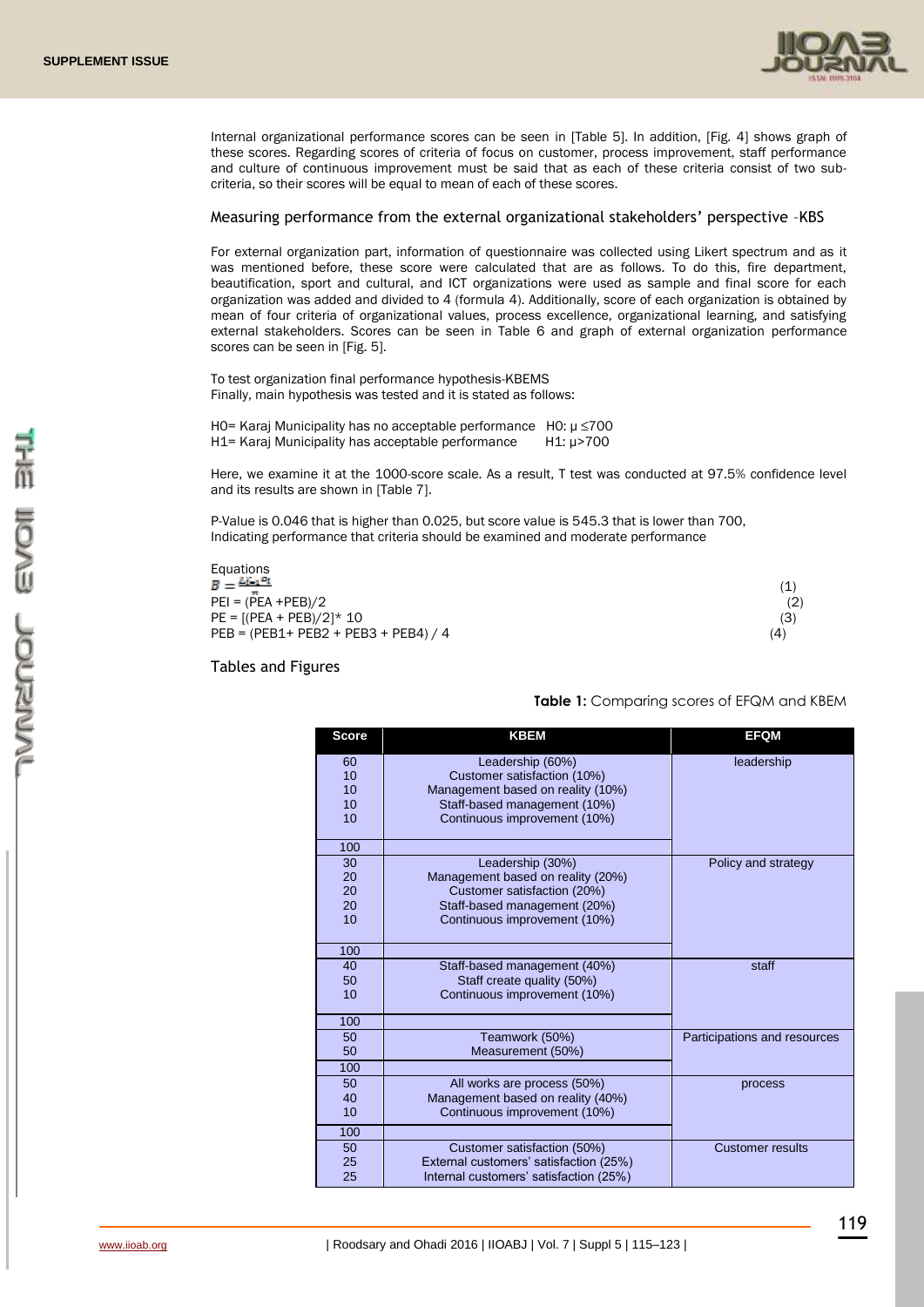

| 100   |                                        |                            |
|-------|----------------------------------------|----------------------------|
| 50    | Prevention (50%)                       | Staff results              |
| 30    | Staff-based management (30%)           |                            |
| 20    | Continuous improvement circle (20%)    |                            |
| 100   |                                        |                            |
| 25    | External customers' satisfaction (25%) | <b>Results of society</b>  |
| 25    | Internal customers' satisfaction (25%) |                            |
| 20    | Customer satisfaction (20%)            |                            |
| 10    | Leadership (10%)                       |                            |
| 20    | Continuous improvement (20%)           |                            |
| 100   |                                        |                            |
| 30    | Management based on reality (30%)      | Key results of performance |
| 40    | Continuous improvement (40%)           |                            |
| 30    | Continuous improvement circle (30%)    |                            |
| 100   |                                        |                            |
| Total | 900                                    | 1000                       |

# **Table 2:** Sample Kolmogorov-Smirnov Test of KBEM section

| <b>One-Sample Kolmogorov-Smirnov Test</b> |    |                      |                        |  |  |
|-------------------------------------------|----|----------------------|------------------------|--|--|
| Criteria                                  | N  | Kolmogorov-Smirnov Z | Asymp. Sig. (2-tailed) |  |  |
| leadership                                | 58 | 0.668                | 0.763                  |  |  |
| <b>Customers satisfaction</b>             | 58 | 0.966                | 0.309                  |  |  |
| External customers<br>satisfaction        | 58 | 1.354                | 0.51                   |  |  |
| Internal customers<br>satisfaction        | 58 | 1.235                | 0.95                   |  |  |
| Management based on<br>reality            | 58 | 0.794                | 0.553                  |  |  |
| All works are process                     | 58 | 0.650                | 0.792                  |  |  |
| Measurement                               | 58 | 0.884                | 0.414                  |  |  |
| staff-based management                    | 58 | 0.829                | 0.497                  |  |  |
| Teamwork                                  | 58 | 0.903                | 0.389                  |  |  |
| People create quality                     | 58 | 0.857                | 0.455                  |  |  |
| Continuous improvement                    | 58 | 0.941                | 0.339                  |  |  |
| continuous improvement<br>circle          | 58 | 0.754                | 0.621                  |  |  |
| Prevention                                | 58 | 1.185                | 0.121                  |  |  |

**Table 3:** Sample Kolmogorov-Smirnov Test of KBS section

|                           |    | One-Sample Kolmogorov-Smirnov Test |                        |
|---------------------------|----|------------------------------------|------------------------|
| Criterion                 |    | Kolmogorov-Smirnov Z               | Asymp. Sig. (2-tailed) |
| Organizational values     | 88 | 0.839                              | 0.482                  |
| Stakeholders satisfaction | 88 | 0.926                              | 0.358                  |
| Process excellence        | 88 | 0.902                              | 0.390                  |
| Organizational learning   | 88 | 0.737                              | 0.649                  |

**Table 4:** Final score of Karaj Municipality performance

| PEA   | <b>PEB</b> | <b>Final score of organization</b> |
|-------|------------|------------------------------------|
| 53.40 | 55.66      | 545.3                              |

**Table 5:** Performance scores from internal stakeholders' perspective

| <b>Criterion</b>              | <b>Score</b> |      |
|-------------------------------|--------------|------|
| Leadership                    | 59.69        |      |
| <b>Customers satisfaction</b> | 55.28        | part |
| Focus on customer             | 53.39        |      |
| Management based on reality   | 49.42        |      |
| Continuous improvement        | 49.54        | KBEM |
| Staff-based management        | 54.82        |      |
| Staff performance             | 57.18        |      |
| Continuous improvement        | 48.73        |      |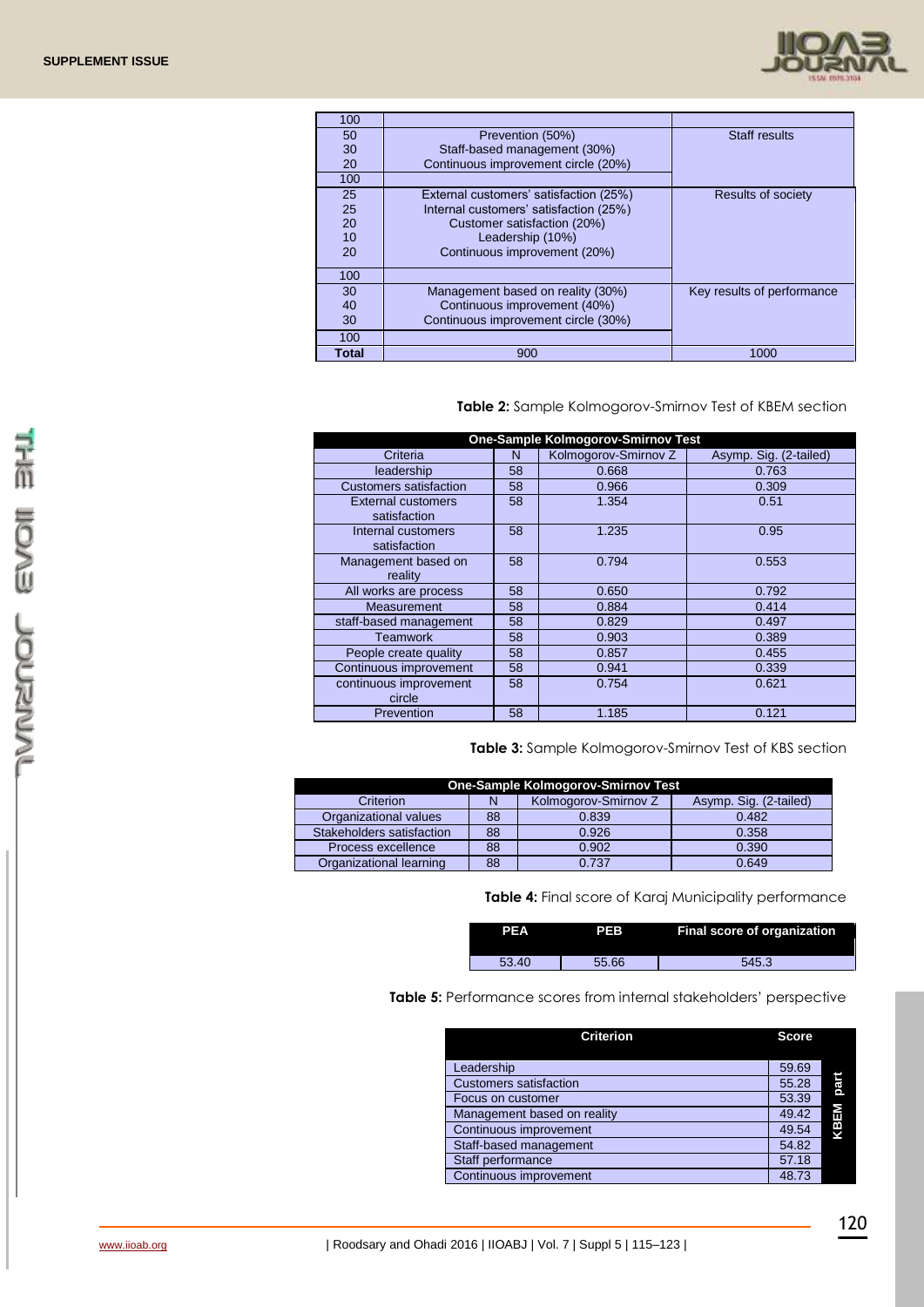

| Continuous improvement culture                  | 52.58 |  |
|-------------------------------------------------|-------|--|
| Performance excellence score of first part -PEA | 53.40 |  |

**Table 6:** performance scores from external stakeholders' perspective-KBS

| Organization                                      | <b>Score</b> |          |
|---------------------------------------------------|--------------|----------|
| Fire Department (PEB1)                            | 47.67        |          |
| Beautification (PEB2)                             | 54.57        | KBS part |
| Sport culture (PEB3)                              | 65.69        |          |
| Communication and Information Technology (PEB4)   | 54.73        |          |
| Performance excellence score of second part - PEB | 55.66        |          |

**Table 7:** T test for Kanji's Business Excellence score

| <b>One Sample Statistics</b> |                    |    |                        |                      |                   |          |  |  |
|------------------------------|--------------------|----|------------------------|----------------------|-------------------|----------|--|--|
|                              |                    |    | Mean                   | Std. Deviation       | Std. Error Mean   |          |  |  |
| <b>PE</b>                    |                    |    | 545.3                  | 15.98061<br>11.30000 |                   |          |  |  |
|                              |                    |    | <b>One-Sample Test</b> |                      |                   |          |  |  |
|                              | Test Value = $700$ |    |                        |                      |                   |          |  |  |
|                              |                    | df | Sig. (2-tailed)        | Mean                 | 97.5% Confidence  |          |  |  |
|                              |                    |    |                        | <b>Difference</b>    | Interval of the   |          |  |  |
|                              |                    |    |                        |                      | <b>Difference</b> |          |  |  |
|                              |                    |    |                        |                      | Lower             | Upper    |  |  |
| PE                           | $-13.690$          |    | .046                   | $-154.7$             | $-442.3042$       | 132.9042 |  |  |



# Fig. 1: Pyramid model of Kanji consisting of critical factors of success.

………………………………………………………………………………………………………………………

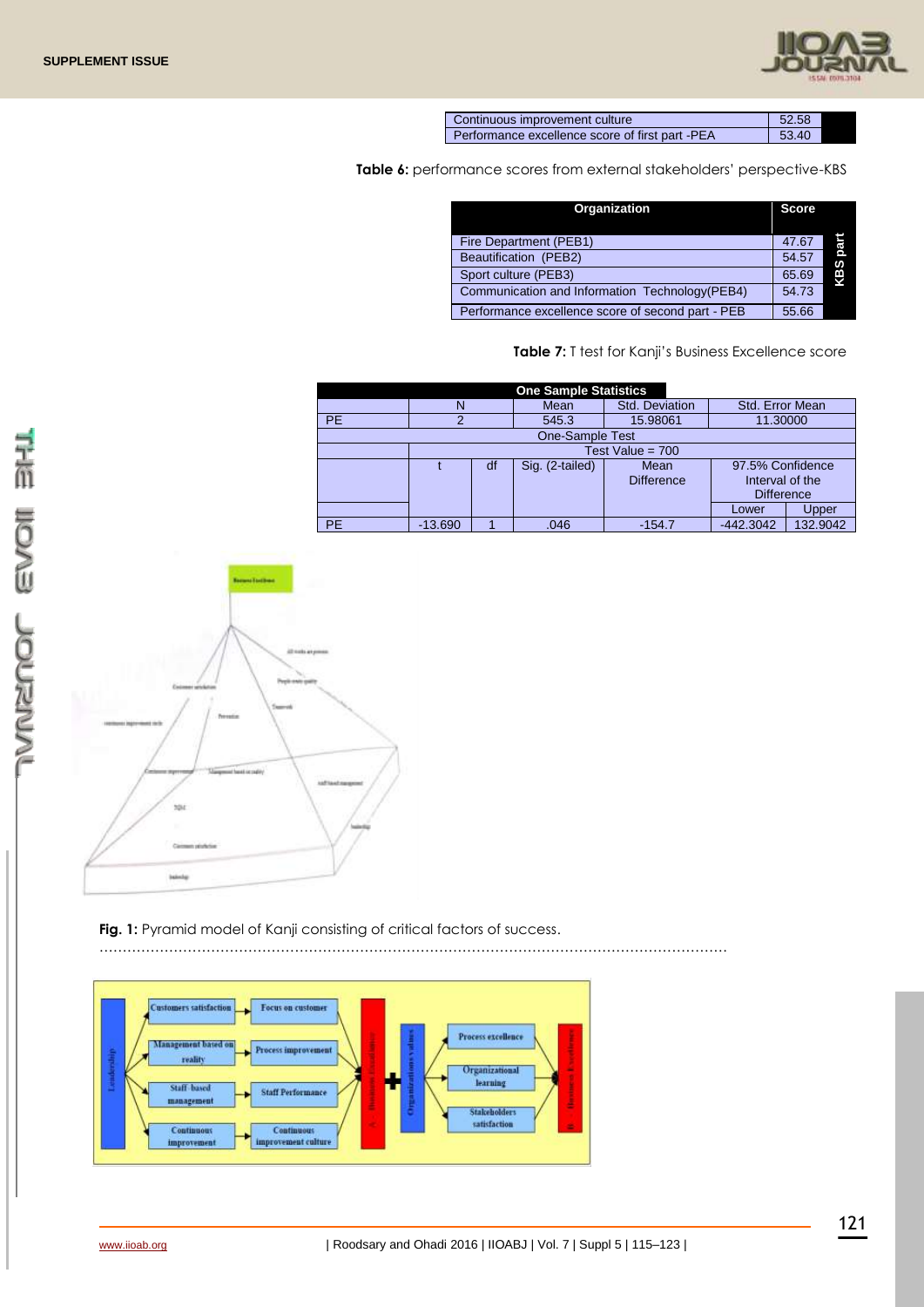





**Fig. 3:** Graph comparing the performance scores of Karaj Municipality Organization.

………………………………………………………………………………………………………………………

# DISCUSSION AND CONCLUSION

According to the definition of Kanji's system, Karaj municipality will have acceptable and appropriate performance in each criterion that its score is above 70. According to the results of Karaj municipality, only in organizational values acceptable results were not achieved and regarding Sports and Cultural Organization its score was 70.23. In addition, regarding weak points of performance, Karaj municipality in the criteria of organizational value, external stakeholders' satisfaction, and process excellence only from Sport and Culture Organization view and criterion of organizational values from Beautification Organization view had moderate performance and in other criteria, it has inappropriate performance. According to the strengths and weaknesses of Karaj municipality, recommendations are divided into two parts. First group is to maintain strengths of performance and the second group is recommendations to find the root of weak performance and improving strengths versus weaknesses. What is clear is that weaknesses have impact on organization performance leading that managers and staff to be questioned. Various reasons cause weaknesses of the organization performance, but is considered in the organizational policy and strategic management is that root of reasons must be determined and solutions to be provided for them. Some of them are: To improve excellent leadership, it is proposed that leaders and senior managers of Karaj municipality develop long-term strategies and determine performance vision for their employees. Additionally, to consider internal and external customers views, both complaints and suggestions, will make them more satisfied. In order to improve performance, comparing performance of staff with competitors and encouraging people to communicate and interact with each other are some of suggestions to improve performance in the case of focus on customer. One of the principles considered in quality management systems is organizational processes. All affairs that are done in the organization are process, so it is suggested that the key processes to be identified and assessed for awareness of managers and their comparison with other similar organizations. It is also recommended that the objectives, policies, tasks and executive plans to be developed realistically. It is recommended that managers give necessary training for staff in order to improve their knowledge and their productivity. It should be attempted that feedback is received from staff performance and implementation of the objectives and required resources to be provided for staff.

In addition, staff training in order to empower them and provide good working environment as well as encouraging and motivating them will lead to increased efficiency and performance score. To implement continuous improvement of culture, those methods should be used seeking to find the roots of problems. It also recommended that managers and senior managers of Karaj municipality use continuous improvement and feedback to improve. To do this, using quality management systems and organizational excellence are useful.

Identifying opportunities for improvement, execution of cycle of continuous improvement of processes, developing and implementation of practices to prevent the recurrence of errors, performing corrective actions and identifying the root of the problems are such cases that can be recommended to improve the performance of this criterion. Organizational values should be consistent with organizational objectives and used to satisfy the needs of organizational stakeholders. The results show that the stakeholders complain senior managers of Karaj municipality. Therefore, to solve this problem, it is recommended that senior managers pay attention to problems, do their best to resolve them, and consider the expectations of external stakeholders and meet them. It is also suggested that they give correct and sufficient information